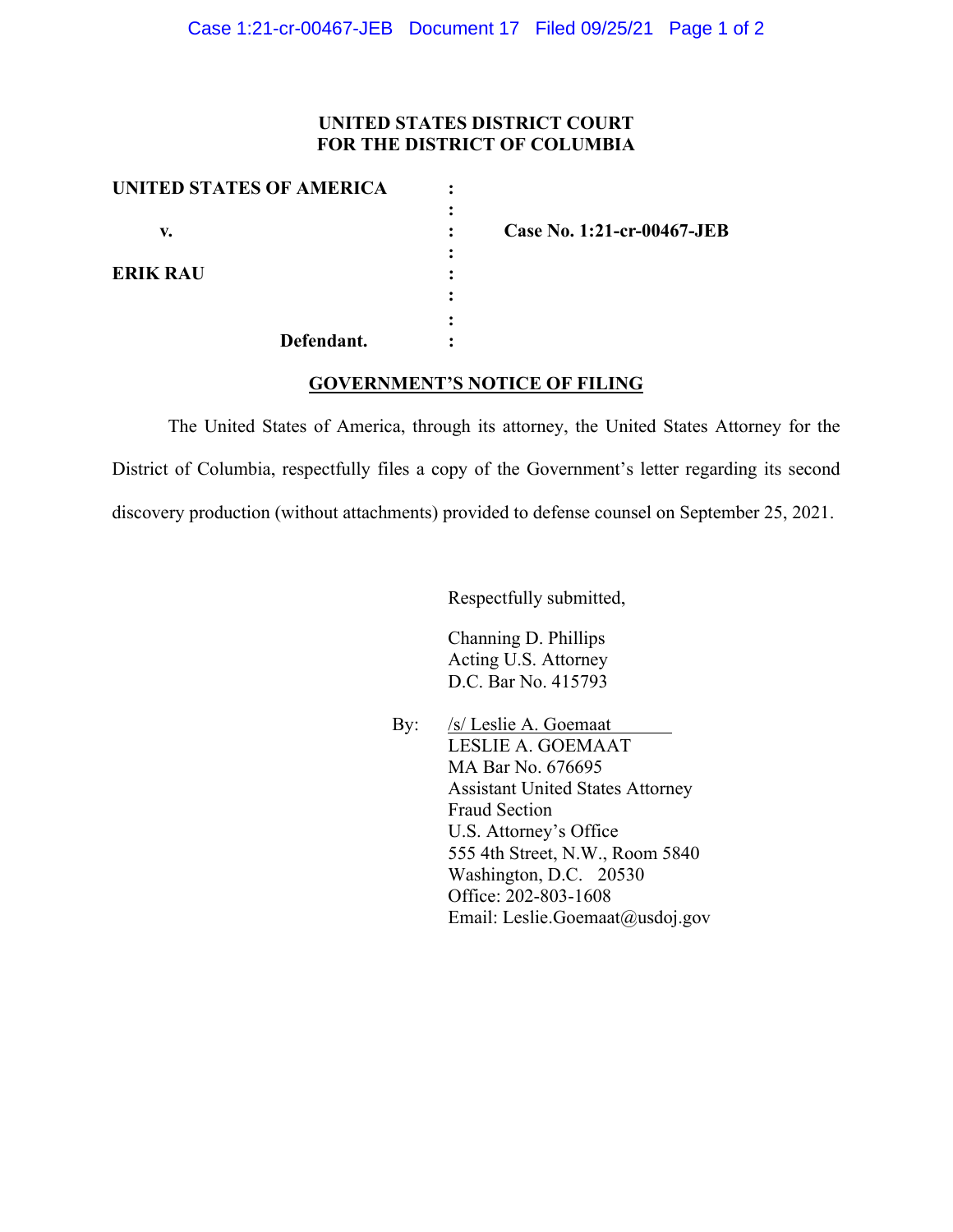Case 1:21-cr-00467-JEB Document 17 Filed 09/25/21 Page 2 of 2

# **CERTIFICATE OF SERVICE**

 I HEREBY CERTIFY that I have caused a copy of the foregoing notice to be served by electronic means, through the Court's CM/ECF system, upon all parties of record.

> /s/ Leslie A. Goemaat LESLIE A. GOEMAAT Assistant United States Attorney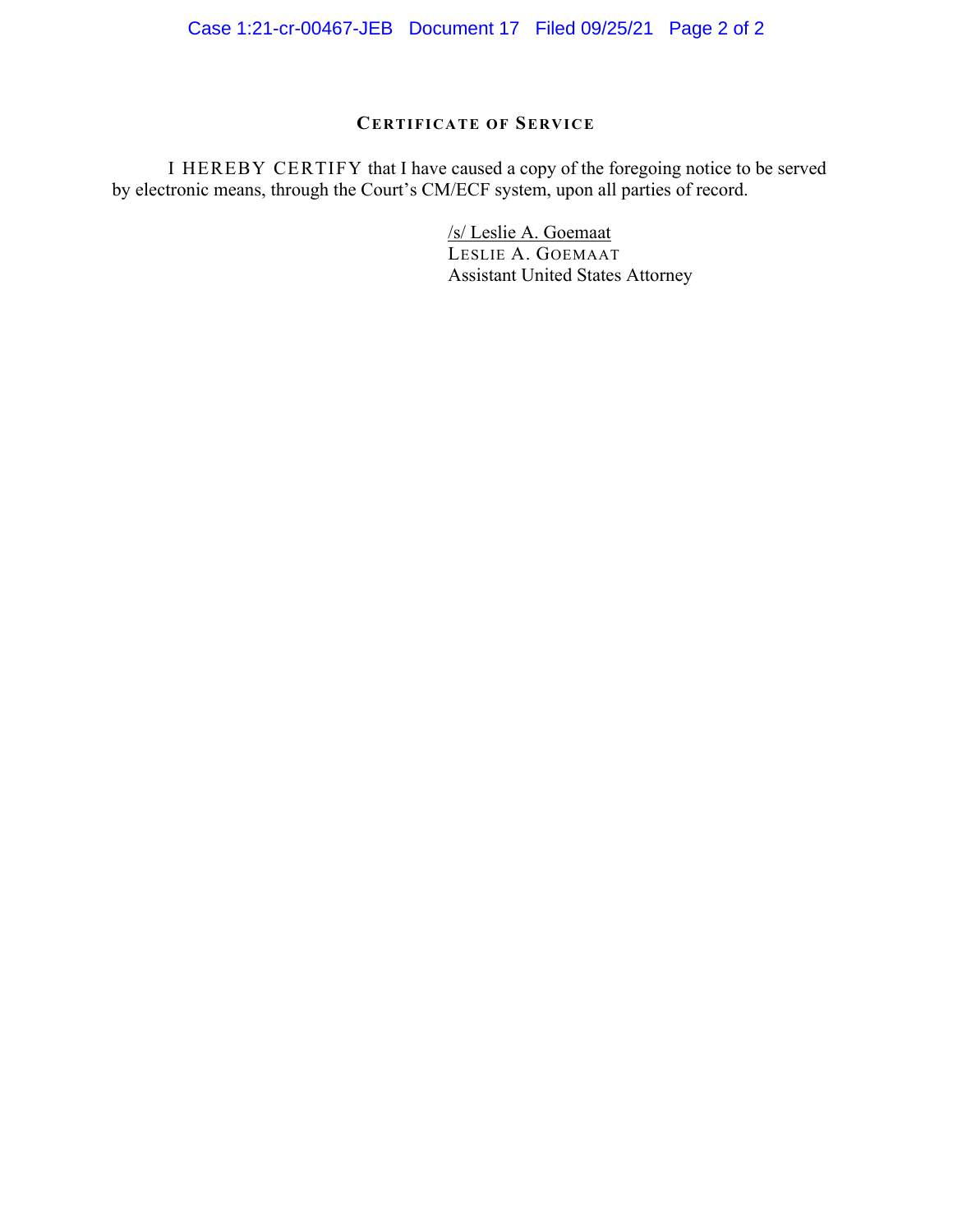

U.S. Department of Justice

Channing D. Phillips Acting United States Attorney

*District of Columbia*

 *Judiciary Center 555 Fourth St., N.W. Washington, D.C. 20530*

September 25, 2021

Michelle M. Peterson FEDERAL PUBLIC DEFENDER FOR THE DISTRICT OF COLUMBIA 625 Indiana Avenue, NW Suite 550 Washington, DC 20004 (202) 208-7500 ext 125 Fax: (202) 208-7515 Email: shelli\_peterson@fd.org

## **BY EMAIL**

 Re: *United States v. Erik Rau, Volume 2 Discovery*  Case No. 21-cr-00467-JEB

## Dear Counsel:

 I previously provided you with Volume 1 of Informal Discovery via USAFx containing 47 files and 17 folders of (1) CCV footage of Erik Rau (2) the results of the Attachment B review of Derek Jancart's seized Facebook account (3) the audio of the interview of Derek Jancart (4) the results of the Attachment B review of Erik Rau's seized google account (5) the recorded proffer of Erik Rau and (6) screenshots of Erik Rau and Derek Jancart in the U.S. Capitol.

I have just shared three USAFx folders with you as detailed below.

## USAFx Folder 1:

 As part of our ongoing discovery production in this case, you or your designee will receive an invitation via USAFx to download reports from U.S. Capitol Police (USCP) investigations of alleged wrongdoing by USCP officers on January 6, 2021. Officer names,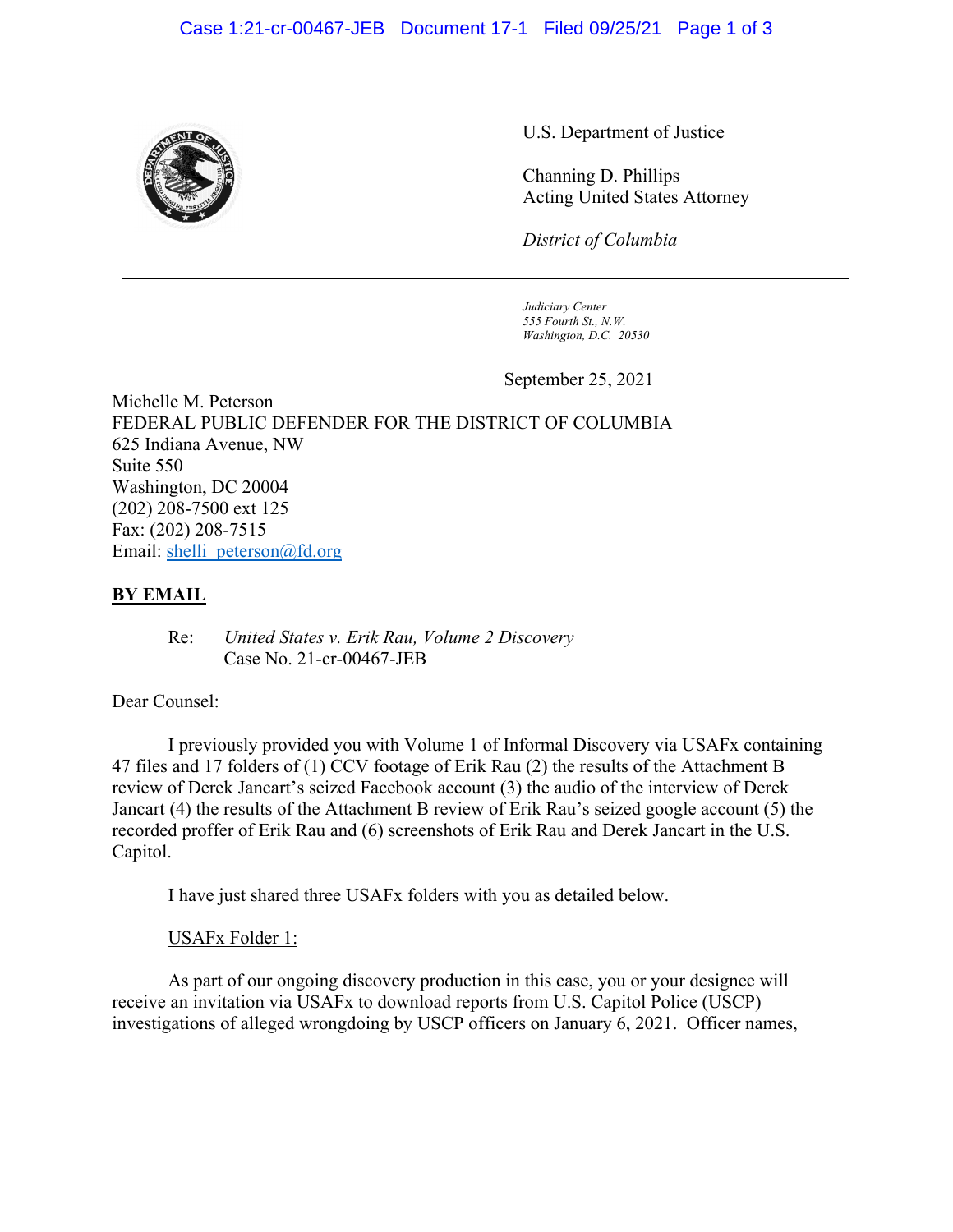witness names, and complainant names have been redacted.<sup>1</sup> We are working to produce a set of reports that replaces the redactions with unique identifiers for individuals whose names have been redacted. When that process is complete, we will reproduce the documents with the unique identifiers. Additional exhibits from these investigations are forthcoming. At this time, we understand that a small number of investigations are still on-going, and we will provide reports of those investigations on a rolling basis as they are concluded.

## USAFx Folders 2 & 3:

As part of our ongoing discovery production in this case, we produced the following information on September 24, 2021:

- 1. 4,044 files (over one terabyte) consisting of U.S. Capitol Police ("USCP") Closed Circuit Video ("CCV") footage from 118 cameras has been shared to the defense instance of evidence.com. The contents of footage being shared includes video from the interior of the U.S. Capitol Visitor Center and from the Capitol grounds. These files are designated Sensitive under the protective order. Additional footage will be provided on a rolling basis, as we ingest it into our own instance of evidence.com.
- 2. Twenty files that are exhibits to previously produced USCP OPR reports, and a corresponding index, have been shared via USAfx and you should have received a notification via email. Any applicable sensitivity designations are reflected in the index. Additional exhibits will be provided on a rolling basis as we continue to ingest and quality-check them.
- 3. Forty-two files that consist of MPD internal investigation reports and exhibits, and a corresponding index, have been shared via a second, separate USAfx production, and you should have received a notification via email. These reports and exhibits are unredacted and thus designated Highly Sensitive under the protective order.

The Federal Public Defender for the District of Columbia ("FPD") has agreed to serve as the Discovery Liaison for defense counsel in Capitol Breach cases. FPD is currently reviewing the various features of evidence.com and testing out the capabilities of the program with sample data. Within the next two weeks, FPD will be sending out information to defense counsel that includes a point-of-contact for discovery-related inquiries, the procedures to follow for obtaining a license to access evidence.com, and a quick start guide for defense counsel to use with evidence.com.

<sup>&</sup>lt;sup>1</sup> Please note that significant efforts have been made to redact officers' names. If an officer's name was inadvertently not redacted and that officer is a subject of or witness to an allegation of misconduct, please treat that information as highly sensitive under the protective order.